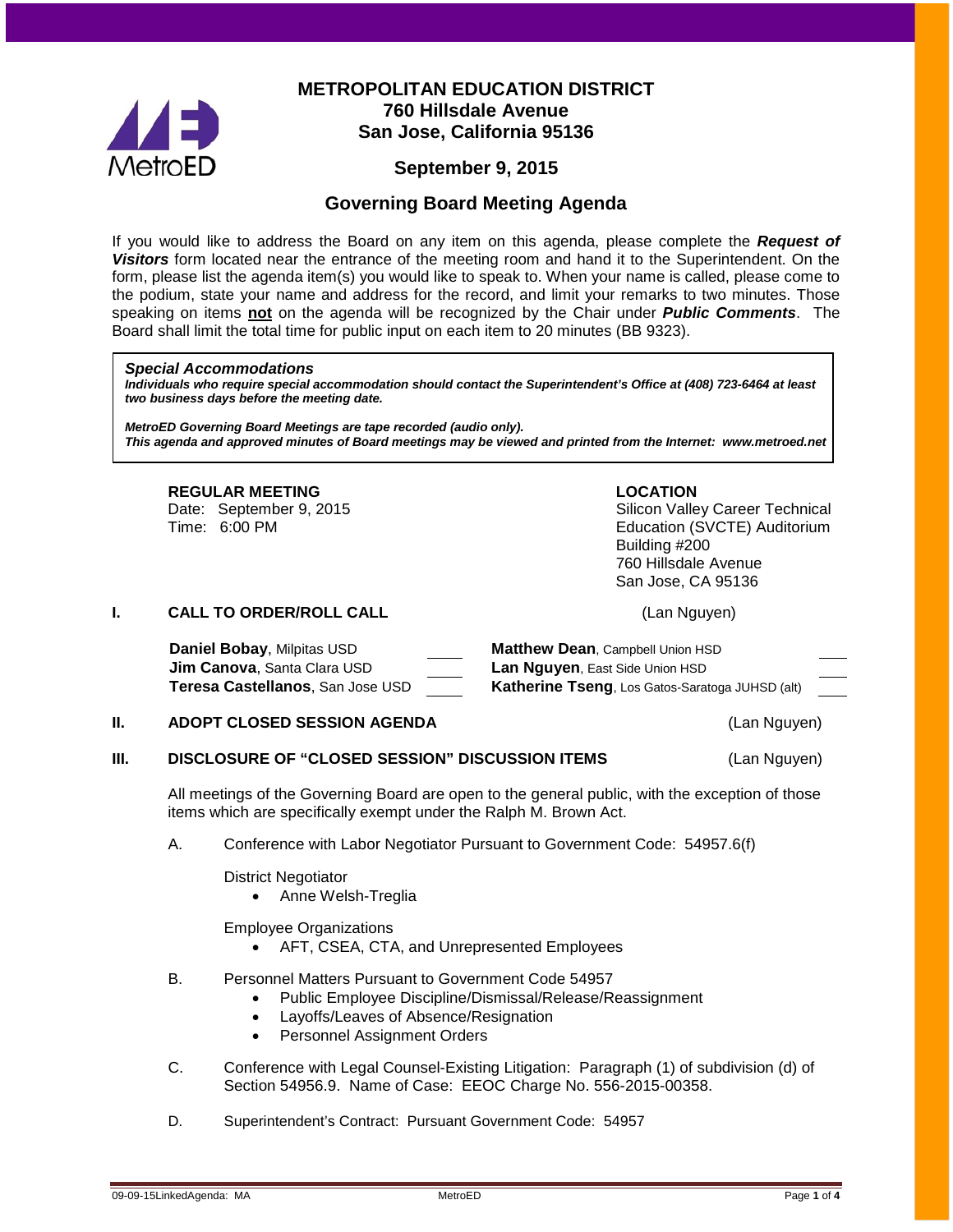#### **IV. PUBLIC COMMENTS REGARDING CLOSED SESSION ITEMS**

*Members of the public may address the Board on any subject not on tonight's agenda; however, provisions of the Brown Act (Government Code 54954.2(a) and .3) preclude any action. As an unagendized item, no response is required from the Board or District Staff and no action can be taken; however, the Board may instruct the Superintendent to agendize the item for a future meeting. When your name is called, please come to the podium, state your name and address for the record, and limit your remarks to two minutes for individuals or five minutes for a group.*

#### **V. ADJOURN TO CLOSED SESSION Time: 6:02 PM**

**Location: SVCTE, Room #819**

| VI.   | <b>REGULAR MEETING</b><br><b>Reconvene from Closed Session</b> | Time: 7:00 PM<br><b>Location: SVCTE Auditorium</b><br>Building #200 |  |
|-------|----------------------------------------------------------------|---------------------------------------------------------------------|--|
| VII.  | <b>REPORT OF CLOSED SESSION ACTIONS</b>                        | (Lan Nguyen)                                                        |  |
| VIII. | <b>PLEDGE OF ALLEGIANCE</b>                                    | (Lan Nguyen)                                                        |  |
| IX.   | <b>ADOPT AGENDA</b>                                            | (Lan Nguyen)                                                        |  |
| Χ.    | <b>RECOGNITIONS</b>                                            | (Lan Nguyen)                                                        |  |

- A. 2014-15 Teacher of the Year-Sheila Sanford
- B. MetroFRED of the Year (August)-Bob McTaggart
- C. Recognition of New SVCTE Teachers

#### **XI. PUBLIC COMMENTS**

*Members of the public may address the Board on any subject not on tonight's agenda; however, provisions of the Brown Act (Government Code 54954.2(a) and .3) preclude any action. As an unagendized item, no response is required from the Board or District Staff and no action can be taken; however, the Board may instruct the Superintendent to agendize the item for a future meeting. When your name is called, please come to the podium, state your name and address for the record, and limit your remarks to two minutes for individuals or five minutes for a group.*

#### **XII. STUDENT REPORTS** (5-Minute Limitation) (Lan Nguyen)

- A. Silicon Valley Adult Education (SVAE) Student
- B. Silicon Valley Career Technical Education (SVCTE) Student

#### **XIII. EXECUTIVE REPORT/ADMINISTRATIVE REPORTS**

Superintendent Alyssa Lynch, CBO Marie dela Cruz, the SVAE Principal, and SVCTE Principal will have recent **significant** information to present to the Governing Board on topics not on the agenda. (3-Minute Limitation)

- 1. Oral Report: SVAE Principal Gloria Curd
- 2. Oral Report: SVCTE Principal (pending bd approval) Sharon Brown
- 3. Oral Report: MetroED CBO Marie dela Cruz
- 4. Oral Report: MetroED Superintendent Alyssa Lynch

#### **XIV. SPECIAL ORDER OF BUSINESS** (Alyssa Lynch)

The Superintendent will update the Board on special projects or may request that individuals be allowed to present an item out of order on the agenda to accommodate their schedules.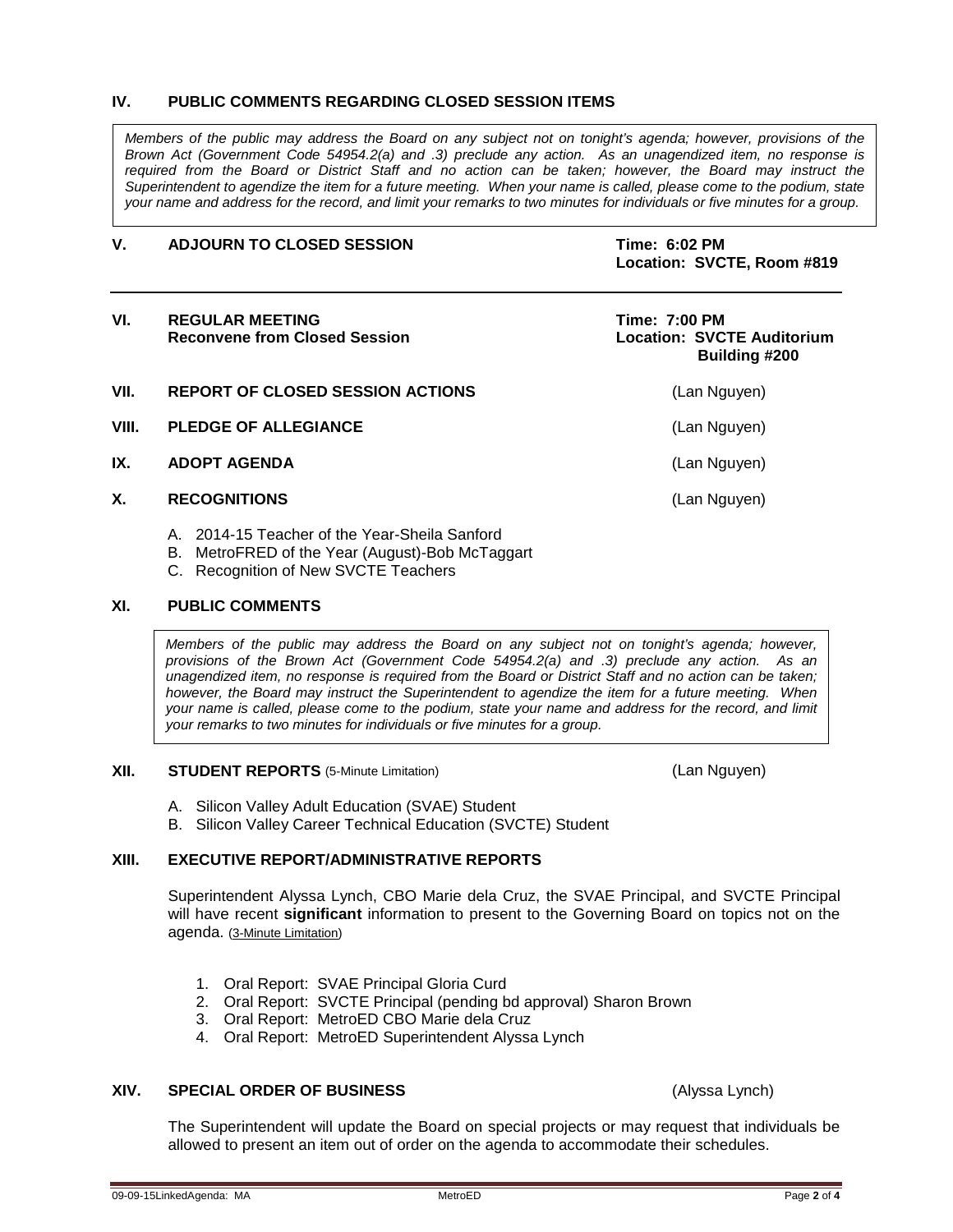### **XV. CONSENT/ACTION CALENDAR (ACTION)**

**All matters listed under the Consent/Action Calendar and marked with an \*asterisk are considered by the Governing Board to be routine and will be enacted in one motion.** There will be no discussion of these items prior to the time the Board considers the motion, unless members of the Board or the Superintendent request specific items to be discussed and/or removed from the Consent Calendar.

\*1. [Approve](http://fbsd.metroed.net/malaimo/Board_Agenda/09-09-15BoardAgenda/08-19-155BoardMinutes.pdf) Minutes from the Regular Board Meeting of August 19, 2015

#### **BUSINESS AND FINANCIAL FUNCTIONS**

- \*2. [Approve](http://fbsd.metroed.net/malaimo/Board_Agenda/09-09-15BoardAgenda/Item2.pdf) August Warrants Approval List (Marie dela Cruz)
- \*3. [Approve Contract](http://fbsd.metroed.net/malaimo/Board_Agenda/09-09-15BoardAgenda/Item3.pdf) with American Fidelity Administrative Services for Worxtime Service (Marie dela Cruz)

#### **PERSONNEL FUNCTIONS**

- \*4. [Approve Revised](http://fbsd.metroed.net/malaimo/Board_Agenda/09-09-15BoardAgenda/Item4.pdf) Job Description: Law Enforcement Teacher (Anne Welsh-Treglia)
- \*5. [Certificated Personnel](http://fbsd.metroed.net/malaimo/Board_Agenda/09-09-15BoardAgenda/Item5.pdf) Stipends (Anne Welsh-Treglia)
- \*6. [Approve Agreement](http://fbsd.metroed.net/malaimo/Board_Agenda/09-09-15BoardAgenda/Item6.pdf) with Sonoma County Office of Education (Anne Welsh-Treglia)
- \*7. [Approve Updated](http://fbsd.metroed.net/malaimo/Board_Agenda/09-09-15BoardAgenda/Item7.pdf) Administrative Organizational Chart for 2015-2016 (Anne Welsh-Treglia)

#### **INSTRUCTIONAL AND STUDENT FUNCTIONS**

- \*8. [Approve Silicon Valley CTE](http://fbsd.metroed.net/malaimo/Board_Agenda/09-09-15BoardAgenda/Item8.pdf) 2015-2016 Fundraising Activities (Sharon Brown)
- \*9. [Approve Williams](http://fbsd.metroed.net/malaimo/Board_Agenda/09-09-15BoardAgenda/Item9.pdf) Uniform Complaint Procedures Report (Jodi Edwards-Wright)

**Recommendation: It is recommended the Governing Board approve Consent Calendar items \*1 through \*9.**

**MOTION: \_\_\_\_\_\_\_\_ SECONDED: \_\_\_\_\_\_\_\_ DISCUSSION: \_\_\_\_\_\_\_\_ VOTE: \_\_\_\_\_\_\_\_\_\_**

#### **XVI. INFORMATION ITEMS/DISCUSSION ITEMS**

- 10. [MetroED Summer](http://fbsd.metroed.net/malaimo/Board_Agenda/09-09-15BoardAgenda/Item10.pdf) STEAM Academy Video (Alyssa Lynch)
- 11. [Legislative Update](http://fbsd.metroed.net/malaimo/Board_Agenda/09-09-15BoardAgenda/Item11.pdf) (Alyssa Lynch)
- 12. [Strategic Plan](http://fbsd.metroed.net/malaimo/Board_Agenda/09-09-15BoardAgenda/Item12.pdf) Progress Report (Alyssa Lynch)
- 13. [First Reading:](http://fbsd.metroed.net/malaimo/Board_Agenda/09-09-15BoardAgenda/Item13.pdf) Board Policies (Alyssa Lynch)
- 14. [MetroED 2015-16](http://fbsd.metroed.net/malaimo/Board_Agenda/09-09-15BoardAgenda/Item14.pdf) Local Control Accountability Plan (LCAP) Draft (Jodi Edwards-Wright)

#### **XVII. ACTION ITEMS AND REPORTS**

### **BOARD AND ADMINISTRATIVE FUNCTIONS**

None